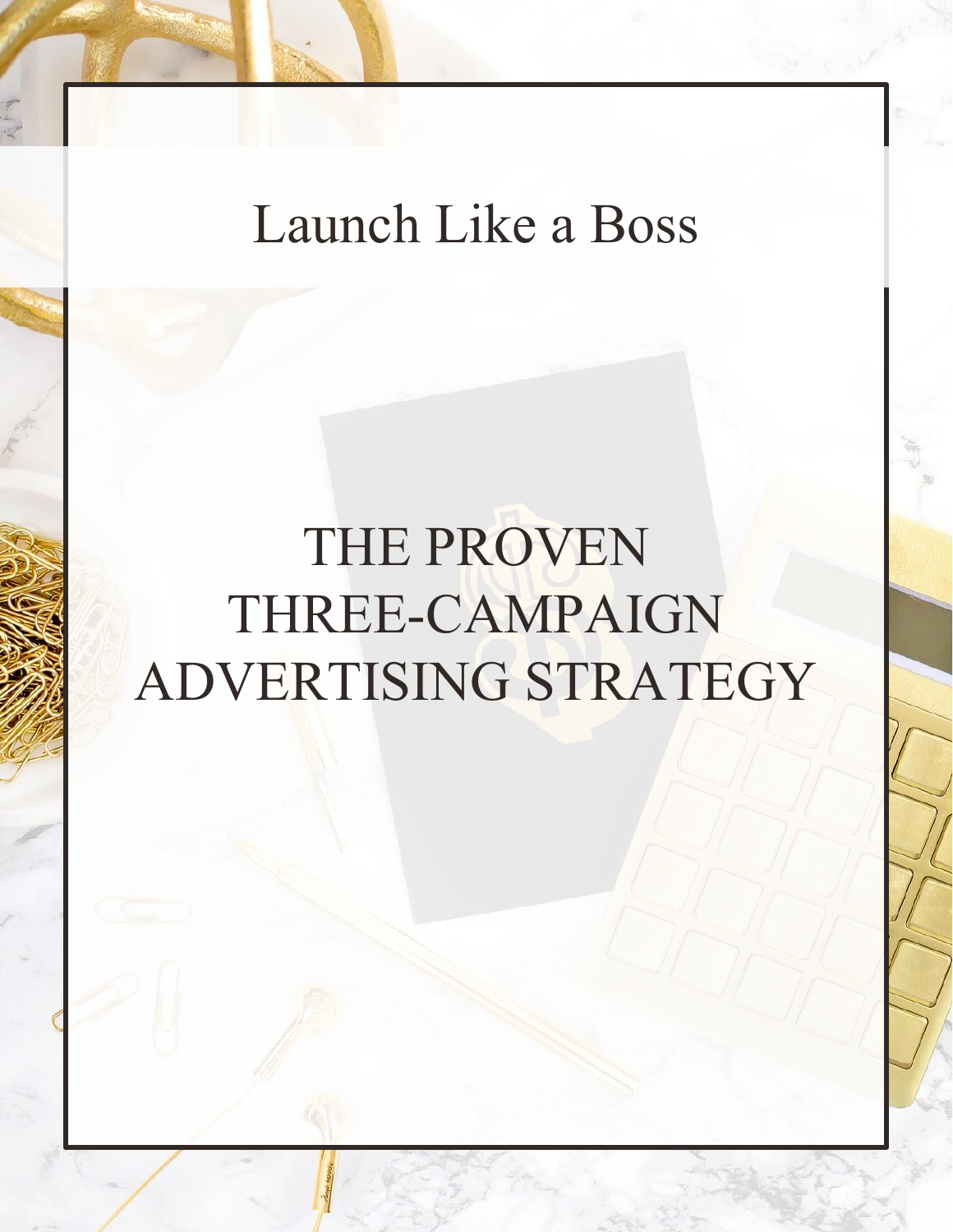#### LAUNCH LIKE A BOSS Module 3 | Visibility & Leads

## THE PROVEN THREE-CAMPAIGN ADVERTISING STRATEGY

#### **Phase 1: Outreach**

1. What message would you like to share with people who have never heard of your brand before?

\_\_\_\_\_\_\_\_\_\_\_\_\_\_\_\_\_\_\_\_\_\_\_\_\_\_\_\_\_\_\_\_\_\_\_\_\_\_\_\_\_\_\_\_\_\_\_\_\_\_\_\_\_\_\_\_\_\_\_\_\_\_\_\_\_\_\_\_\_\_\_\_\_\_\_  $\Box$  $\Box$  $\Box$ 

2. How will you emotionally connect with new potential leads?

INSPIRATION INTRIGUE HUMOR OTHER:

3. What form will this message take?

TEXT + IMAGE VIDEO

4. Call-to-Action: COMMENT LIKE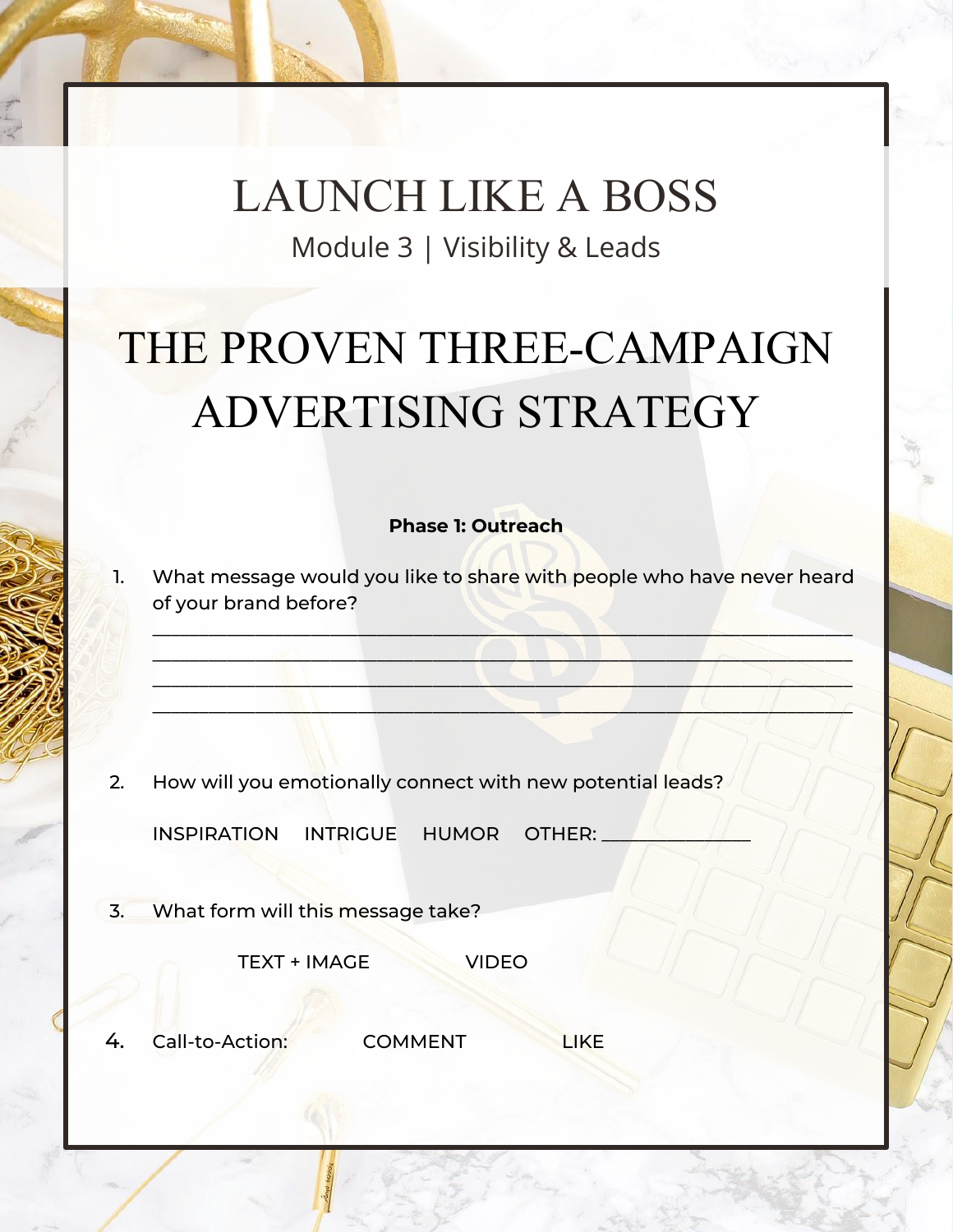## **LAUNCH LIKE A BOSS**

Module 3 | Visibility & Leads

Draft/outline the content of the ad: 5.

#### **Phase 2: Lead Generation**

Free offer that requires a small commitment.

What is the value of your free offer? (i.e. how will it help your potential T. customer? why would they want it?)

What is the free offer?  $2<sub>1</sub>$ 

- Video course  $\Box$
- Quiz  $\Box$
- $\Box$ Checklist
- $\Box$  Guide
- $\Box$ E-book
- Trial membership  $\Box$
- Something else:  $\Box$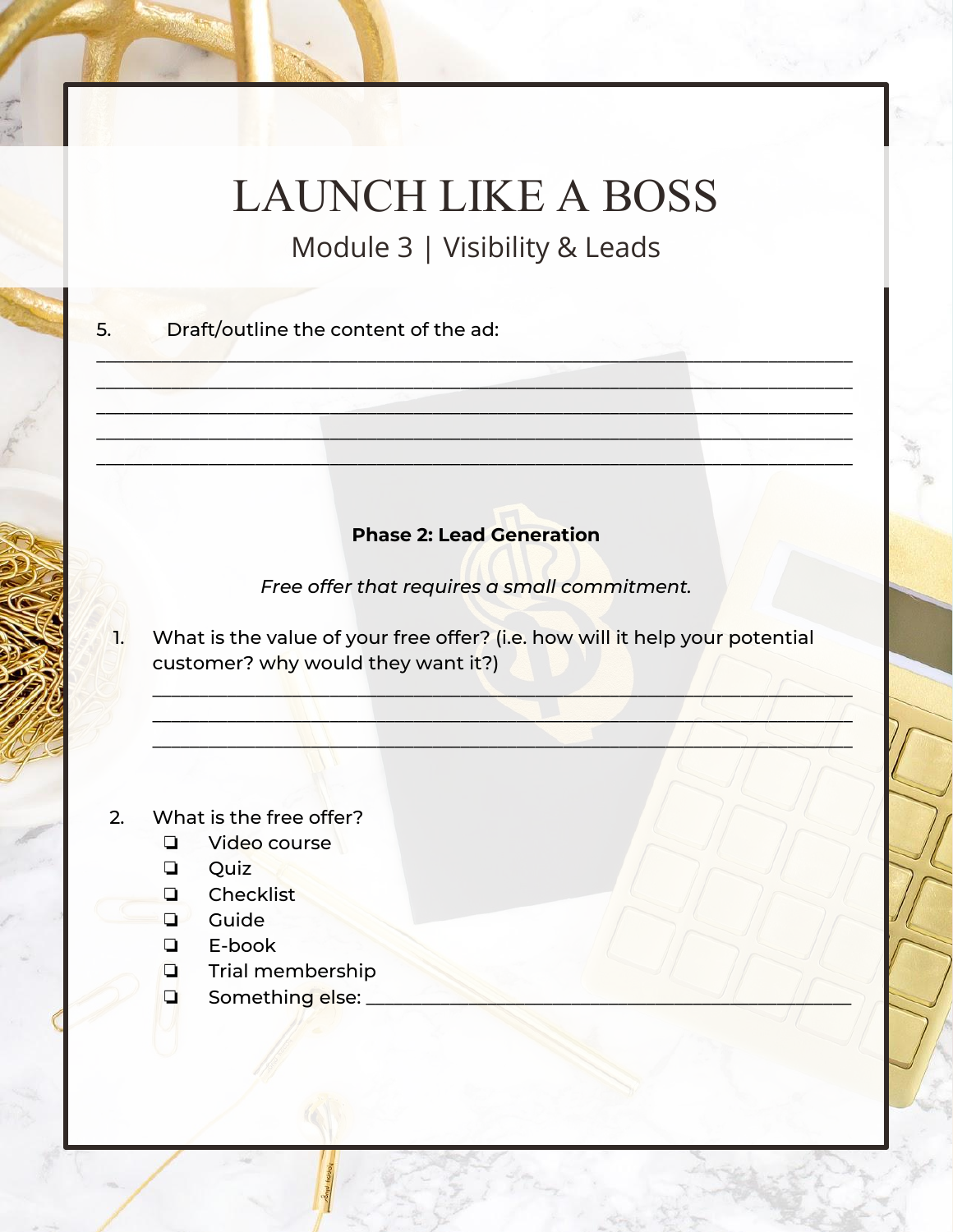## **LAUNCH LIKE A BOSS**

Module 3 | Visibility & Leads

| 4. | Draft/outline the free offer: |         |
|----|-------------------------------|---------|
| 3. | Call-to-Action:               | SIGN UP |

#### 5. Draft the ad that promotes the free offer:

#### **Phase 3: Sales Promotion**

Delivered ONLY to people who opted-in during the 2nd phase. These people are being informed about the promotion both in their email inbox and with your ads.

1. What are you really selling? (i.e. not a vacuum, but a clean carpet. Not an online course about gardening, but the ability to grow a lush garden.)